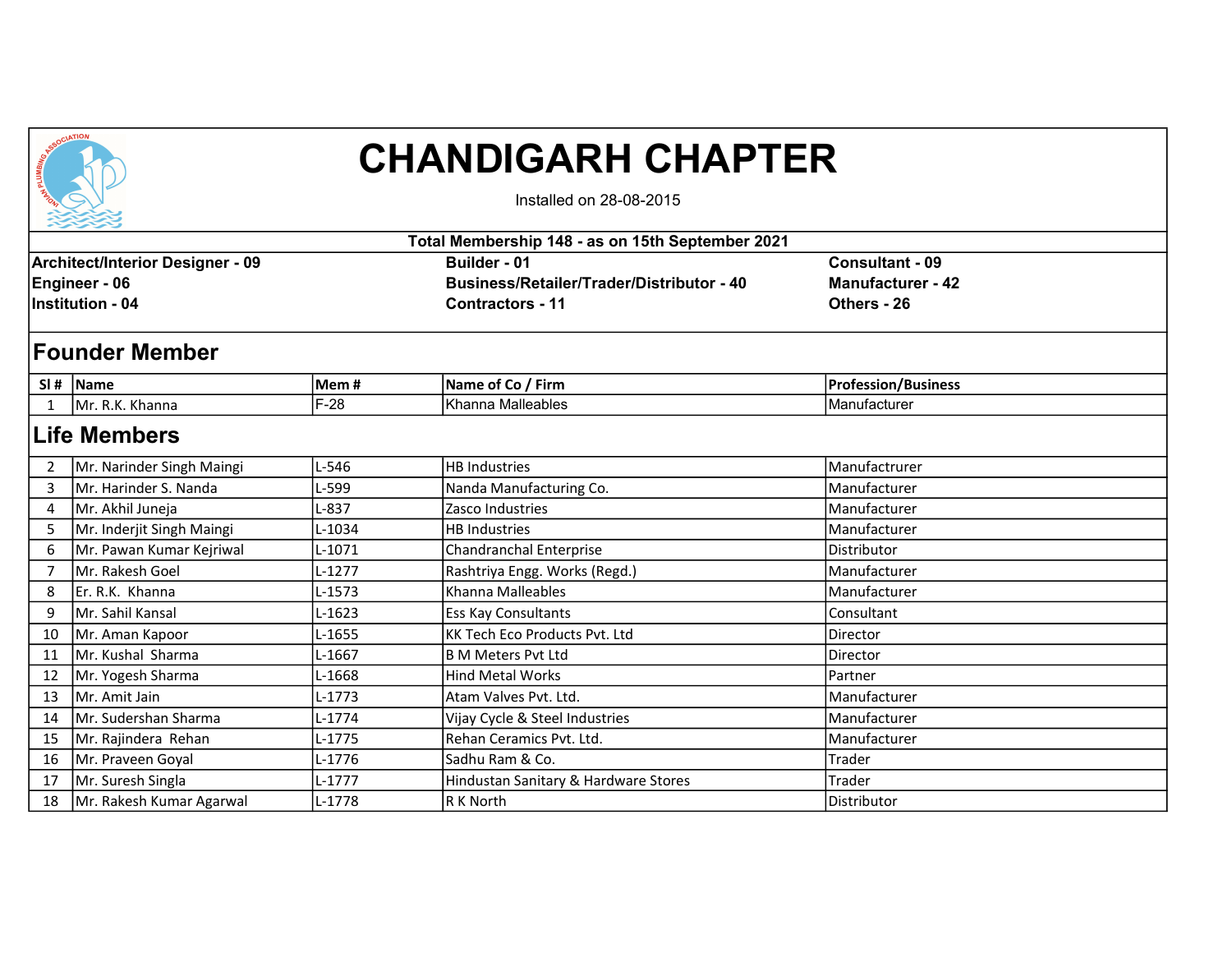| 19 | Mr. Shailesh Jindal           | L-1779   | <b>Bright Life Solutions (Solar House)</b>       | Distributor              |
|----|-------------------------------|----------|--------------------------------------------------|--------------------------|
| 20 | IMr. Aman Arora               | L-1780   | <b>FAP India</b>                                 | Contractor               |
| 21 | Mr. Manvinder Singh Sabharwal | L-1781   | <b>Topsell Agencies</b>                          | Distributor              |
| 22 | Er. B L Yadav                 | L-1795   | Aim Design & Consultants                         | Consultant               |
| 23 | Mr. Devinder Kaushal          | L-1796   | Inter Solar Systems Pvt. Ltd.                    | Manufacturer             |
| 24 | Mr. Anup Garg                 | L-1803   | Garg Sanitary & N/W Stores                       | Trader                   |
| 25 | Mr. Deepak K Bighamal         | L-1811   | Green Manufacturing Co. Ltd.                     | Manufacturer             |
| 26 | Mr. Ashok Jindal              | L-1820   | J Press Stainless (P) Ltd                        | Trader                   |
| 27 | Mr. Kunal Chawla              | L-1821   | <b>Mech Engineers</b>                            | Manufacturer             |
| 28 | Mr. Biresh Singhal            | $L-1822$ | Kisan Mouldings Limited                          | Manufacturer             |
| 29 | Mr. Ishant Mahendru           | L-1828   | Lubrizol Advanced Materials P Ltd                | Manufacturer             |
| 30 | lMr. Vishal Marwaha           | L-1855   | <b>ABC Sales</b>                                 | Trader                   |
| 31 | Mr. Naresh Kumar Aery         | L-1859   | Consort Builders Pvt. Ltd.                       | Manufacturer             |
| 32 | Mr. Deepak Mittal             | L-1862   | Shiv Shakti Steels                               | Distributor              |
| 33 | Mr. Puneet Goyal              | L-1863   | Luxmi Sanitary & Hardware Store                  | Trader                   |
| 34 | Mr. Pawan Kumar               | L-1960   | Ajay Industrial Corporation Ltd.,                | Others                   |
| 35 | Mr. Nakesh Garg               | L-1983   | Saraswati Trading Company                        | Trader                   |
| 36 | Mr. Rajesh Jain               | L-1992   | Nirmal Rajesh Associates                         | Proprietor               |
| 37 | Mr. Amit Garg                 | L-1993   | Garg Distributors                                | Trader                   |
| 38 | Er. Devinder Singh            | L-1994   | PB urban Planning & Development Authority (PUDA) | Engineer                 |
| 39 | Mr. Anil Kaushal              | L-2005   | Aqua Solutions                                   | <b>Trader</b>            |
| 40 | Mr. Vikram Chopra             | $-2023$  | Jay Dee Enterprises                              | Contractor               |
| 41 | Mr. Nitin Sharma              | L-2031   | B M Meters Pvt. Ltd.                             | Manufacturer             |
| 42 | lMr. Lakhmi Chand             | L-2036   | <b>Bhagwati Building Store</b>                   | Trader                   |
| 43 | Mr. Neeraj Sehgal             | L-2043   | Sehgal Sanitation                                | Trader                   |
| 44 | Mr. Chandan Kumar Bhagat      | $L-2114$ | M R Sales                                        | Trader/Distributor       |
| 45 | Mr. Jitender Attri            | $L-2115$ | J K Water Tech                                   | Trader/Distributor       |
| 46 | Mr. Jaspreet Singh            | $L-2153$ | Sukhmani Mega Structures Pvt. Ltd.               | Contractor               |
| 47 | Mr. Ajay Mittal               | L-2154   | Pumpco India                                     | Trader/Distributor       |
| 48 | Mr. Kartik Kapoor             | L-2155   | <b>Kapoor Sanitation</b>                         | Contractor & Distributor |
| 49 | Mr. Vikas Bhalla              | $L-2157$ | Ashirwad Pipes                                   | Manufacturer             |
| 50 | Mr. Nitin Singhal             | $L-2161$ | Aggarwal Fire Safety Industries India            | Distributor/Manufacturer |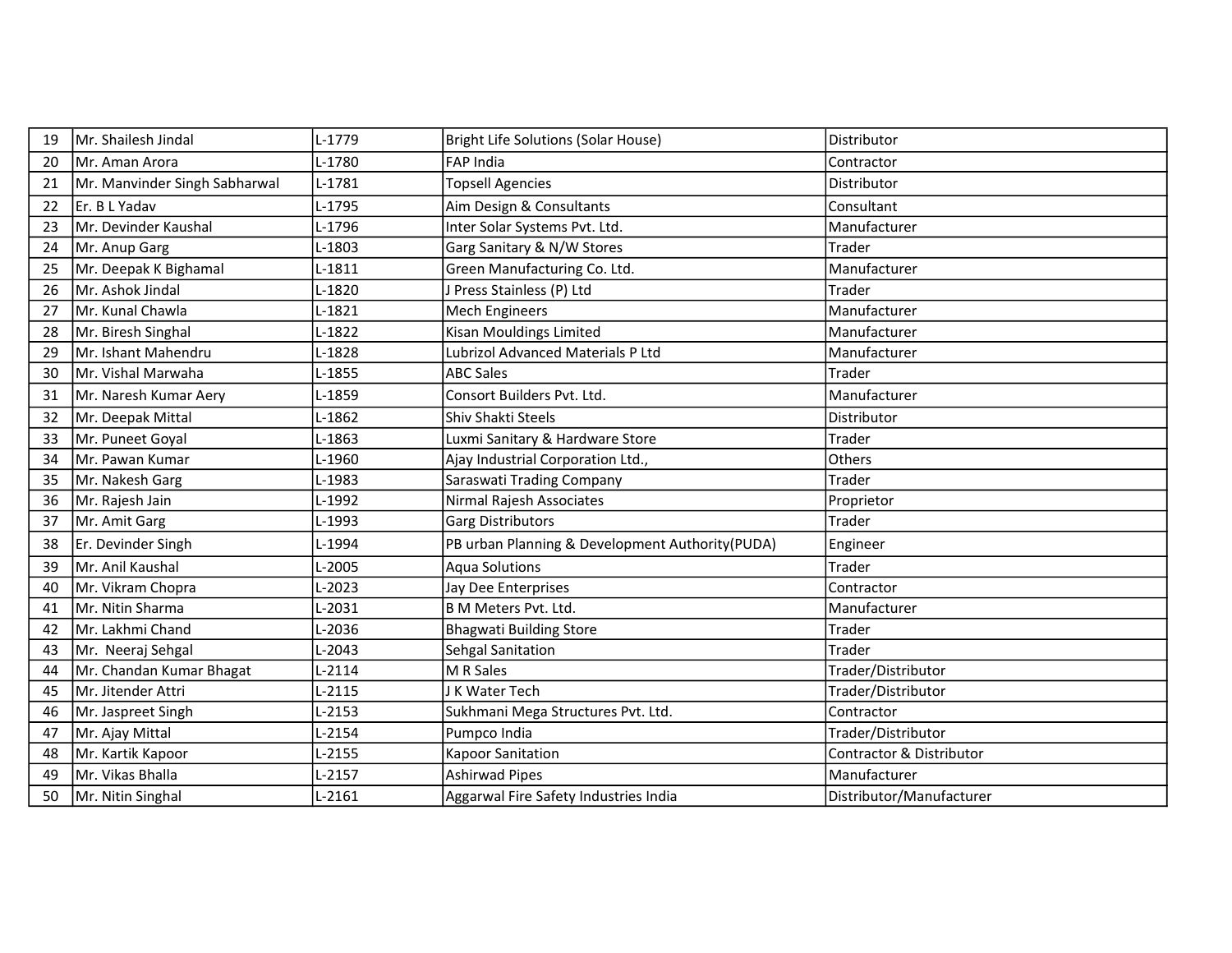| 51 | Mr. Anil Jindal           | $L-2162$ | Jindal Valves Pvt. Ltd.,                  | Manufacturer                          |
|----|---------------------------|----------|-------------------------------------------|---------------------------------------|
| 52 | lMr. Ankush Bansal        | $L-2163$ | <b>Bansal Sales</b>                       | Trader/Distributor                    |
| 53 | Mr. Manish Gupta          | $L-2182$ | New Verma & Co                            | Trader/Distributor                    |
| 54 | Mr. Jasraj Singh          | $L-2241$ | Nautilus Systems Enterprise               | Trader/Distributor                    |
| 55 | Mr. Sanjeev Mahajan       | L-2447   | Nexgen Composite Industries               | Manufacturer                          |
| 56 | Mr. Harvineet Singh       | L-2504   | <b>Quantum Interiors</b>                  | Architect/Interior Designer           |
| 57 | Mr. Arjun Pargal          | L-2899   | <b>Enkay Enterprises</b>                  | Trader/Distributor                    |
| 58 | Mr. Harpreet Singh        | L-3058   | Outlilne Designs Studio                   | Architect/Interior Designer           |
| 59 | Ms. Shubhra Tandon        | L-3059   | Outlilne Designs Studio                   | Architect/Interior Designer           |
| 60 | Mr. Khushdil              | L-3060   | Ess Kay Consultants                       | Consultant                            |
| 61 | Mr. Paramjeet Singh       | L-3061   | <b>Ess Kay Consultants</b>                | Consultant                            |
| 62 | Mr. Parmod Gupta          | L-3062   | Thapar & Associates                       | Architect/Interior Designer           |
| 63 | Ar. Saurabh Thapar        | L-3063   | Thapar & Associates                       | Architect/Interior Designer           |
| 64 | Ar. Saurabh Mittal        | L-3064   | Fibonacci Design Studio                   | Architect/Interior Designer           |
| 65 | Mr. Pankaj Kumar Mishra   | L-3065   | <b>Chandigarh Traders</b>                 | Trader/Distributor                    |
| 66 | Mr. Anil Tiwari           | L-3066   | <b>HSIL Limited</b>                       | Manufacturer                          |
| 67 | Mr. Vipin Chopra          | L-3067   | Clean Earth India                         | Trader/Distributor                    |
| 68 | Mr. Bhupinder Kumar Arora | L-3068   | Ashirvad Pipes Pvt. Ltd.                  | Manufacturer                          |
| 69 | lMr. Rakesh Kumar         | L-3069   | Punjab Urban Development Authority        | Government Organisation               |
| 70 | Er. Vasudev Anand         | L-3070   | Punjab Urban Development Authority        | <b>Government Organisation</b>        |
| 71 | Er. Karnail Singh Thind   | L-3071   | Punjab Urban Development Authority        | Government Organisation               |
| 72 | Mr. Varun Garg            | L-3072   | Punjab Urban Development Authority        | Government Organisation               |
| 73 | Mr. Simran Jeet           | L-3073   | Punjab Urban Development Authority        | Government Organisation               |
| 74 | Mr. Ravinder Singh        | L-3074   | Punjab Urban Development Authority        | Government Organisation               |
| 75 | Mr. Gurinderpal Singh     | L-3075   | Punjab Urban Development Authority        | Government Organisation               |
| 76 | Mr. Bhagwan Dass          | L-3076   | Punjab Urban Development Authority        | Government Organisation               |
| 77 | IMr. Himanshu Sandhu      | L-3077   | Greater Mohali Area Development Authority | Government Organisation               |
| 78 | Mr. Mohit Pal Joshi       | L-3078   | Chitkara University                       | <b>Educational/Training Institute</b> |
| 79 | Ms. Bibha Mahto           | L-3079   | Chitkara University                       | <b>Educational/Training Institute</b> |
| 80 | Mr. Rajat Behal           | L-3080   | <b>Behal Industries</b>                   | Manufacturer                          |
| 81 | lMr. Prashant Marwaha     | L-3081   | Inter Solar Systems Pvt. Ltd.             | Manufacturer                          |
| 82 | Mr. Akhil Kaushal         | L-3082   | Inter Solar Systems Pvt. Ltd.             | Manufacturer                          |
| 83 | Mr. Parvinder Singh Saini | L-3083   | PGIMER, Chandigarh                        | Government Organisation               |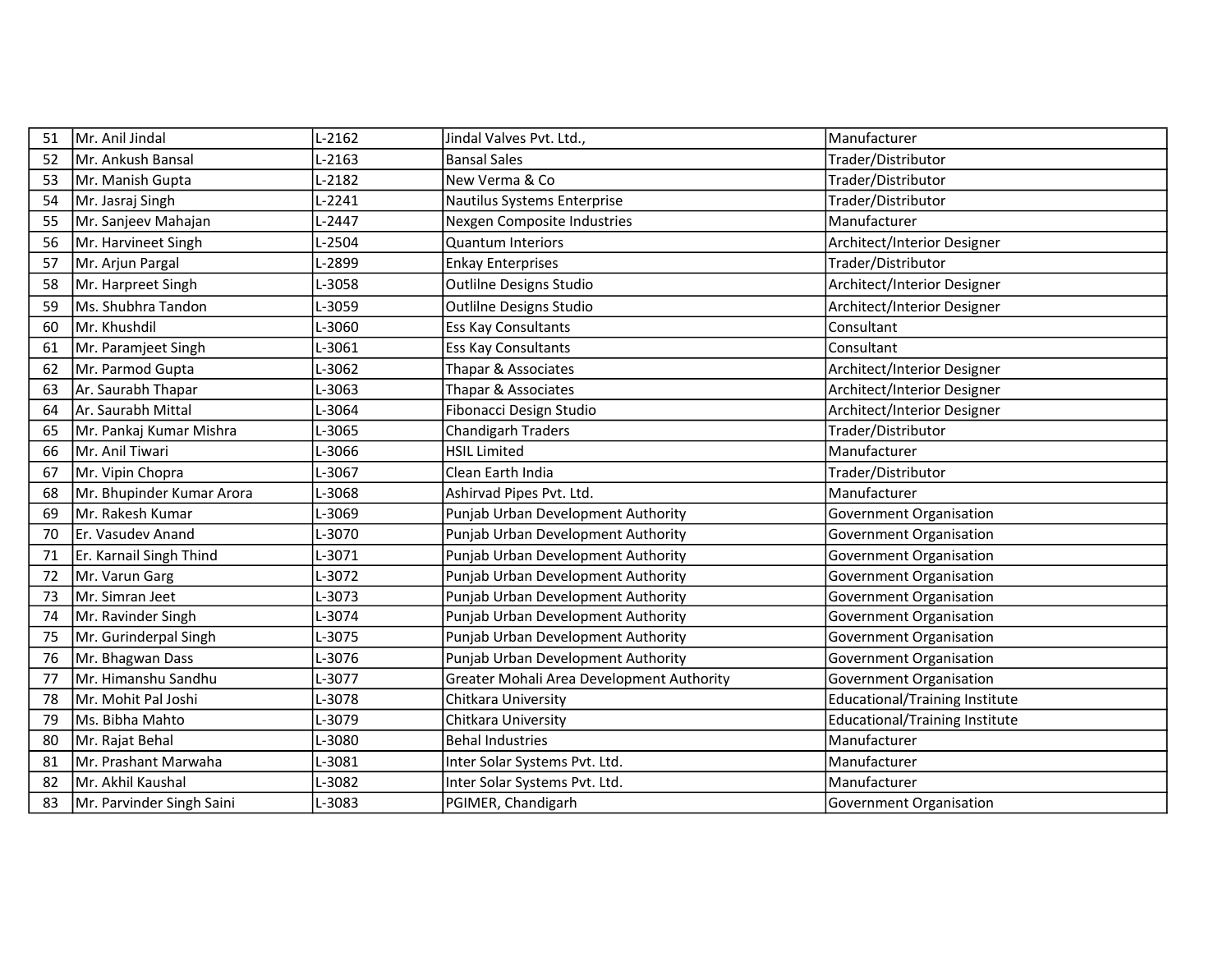| 84  | Mr. Money Khanna           | L-3084 | Design & Occupancy Services LLP    | Consultant                     |
|-----|----------------------------|--------|------------------------------------|--------------------------------|
| 85  | Mr. Utkarsh Kaushal        | L-3085 | <b>Aqua Solutions</b>              | Trader/Distributor             |
| 86  | Mr. Mudit Kaushal          | L-3086 | <b>Aqua Solutions</b>              | Trader/Distributor             |
| 87  | Mr. Gaurav Sharma          | L-3087 | <b>Green Enviro Solutions</b>      | Contractor                     |
| 88  | Mr. Sushil Singh           | L-3088 | K K Tech Eco Products Pvt. Ltd.    | Trader/Distributor             |
| 89  | Mr. Abhilash Thakur        | L-3089 | K K Tech Eco Products Pvt. Ltd.    | Trader/Distributor             |
| 90  | Mr. Avinash Singh          | L-3090 | Astral Polytechnik Limited         | Manufacturer                   |
| 91  | Mr. Ankur Kansal           | L-3112 |                                    | Trader/Distributor             |
| 92  | Mr. Nikhil Goyal           | L-3113 |                                    | Trader/Distributor             |
| 93  | Mr. Navin Srivastav        | L-3114 | R K Sales                          | Trader/Distributor             |
| 94  | Mr. Sandeep Gupta          | L-3115 |                                    | Consultant                     |
| 95  | Mr. Vijay Pal Singh Gill   | L-3116 |                                    | <b>Government Organisation</b> |
| 96  | Mr. Gurpreet Singh         | L-3117 |                                    | Architect/Interior Designer    |
| 97  | Mr. Aniket Jain            | L-3118 | Mahalaxmi Paints & Hardware        | Trader/Distributor             |
| 98  | Mr. Sanjiv Gupta           | L-3119 | <b>Poly Process Engineers</b>      | Manufacturer                   |
| 99  | Mr. Jagan Nath Raman       | L-3120 |                                    | Consultant                     |
| 100 | Mr. Vinay Kumar Shukla     | L-3121 | Tiles & Tap Centre                 | Trader/Distributor             |
| 101 | Mr. Akash Bhardwaz         | L-3122 | K K Tech Eco Products Pvt. Ltd.    | Trader/Distributor             |
| 102 | Mr. Jeydev Beri            | L-3321 | M/s. Leader Valves Ltd.            | Manufacturer                   |
| 103 | Mr. Kush Sachdeva          | L-3328 | HSIL Ltd.                          | Sales                          |
| 104 | Mr. Lovejot Singh          | L-3342 | Creative Design Group              | Plumber                        |
| 105 | Mr. Ankush Mishra          | L-3525 | Sharma Brothers                    | Contractor                     |
| 106 | Mr. Aniket Sharma          | L-3526 | Sharma Brothers                    | Contractor                     |
| 107 | Mr. Sameer Dhainan         | L-3527 | <b>Energy Efficiency Solutions</b> | Consultant, Trader/Distributor |
| 108 | Mr. Aakash Bansal          | L-3528 | <b>Dhruv Tubewell Engineers</b>    | Contractor, Trader/Distributor |
| 109 | Mr. Gautam Chawla          | L-3529 | <b>Global Trading Engineers</b>    | Trader/Distributor             |
| 110 | Mr. Sahil Raj Singh        | L-3530 | <b>Global Trading Engineers</b>    | Engineer                       |
| 111 | Mr. Harpreet Singh         | L-3531 | <b>HSB Enterprises</b>             |                                |
| 112 | Col Shailesh Pathak        | L-3532 | Art-N-Glass Inc.                   | Manufacturer                   |
| 113 | Mr. Upender Singh          | L-3533 | <b>Plumbing Contractor</b>         | Contractor                     |
| 114 | Mr. Mohan Verma            | L-3534 |                                    |                                |
| 115 | Mr. Shrawan Kumar Aggarwal | L-3535 | Shree Balaji Enterprises           | Trader/Distributor             |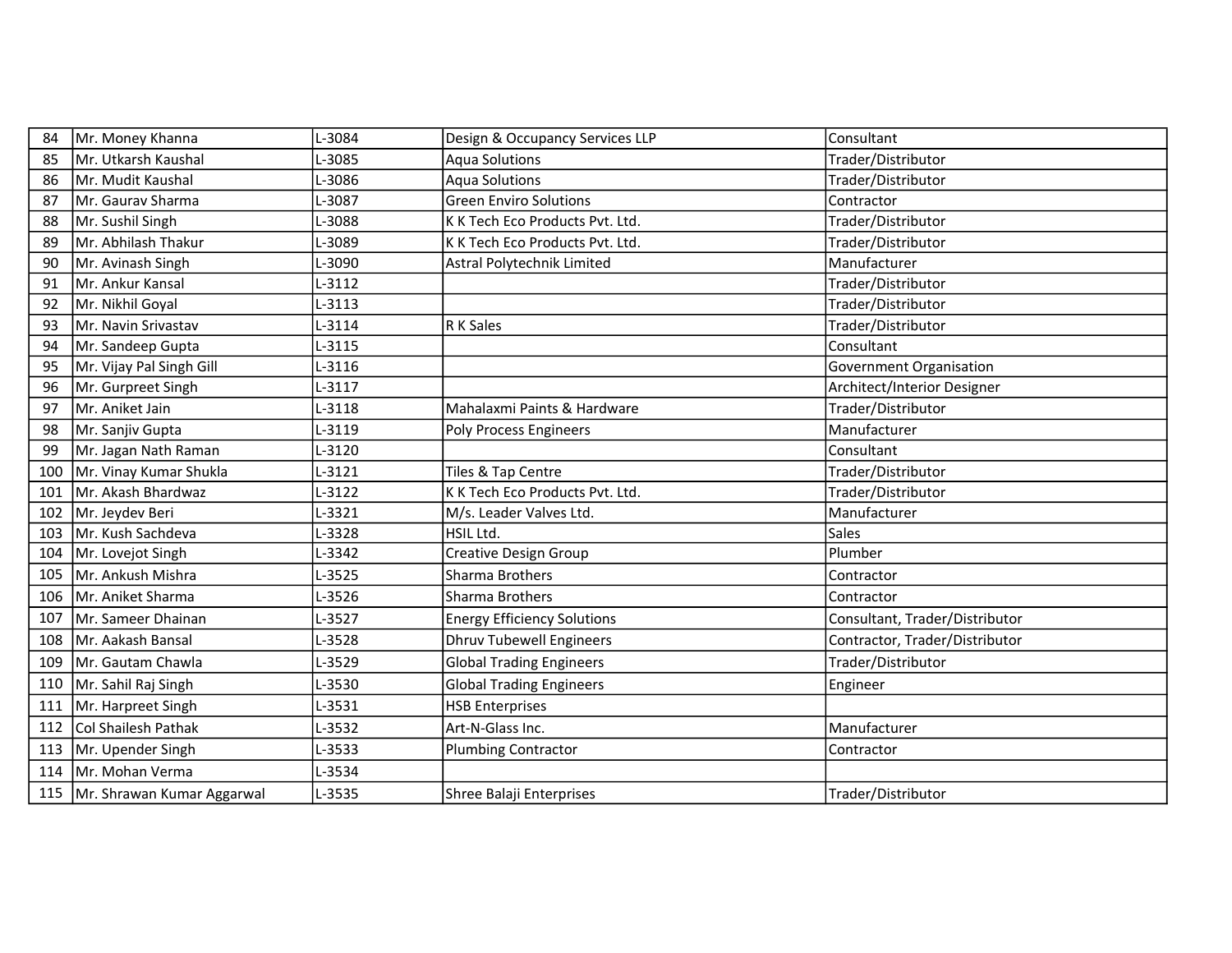| 116                      | Mr. Amit Aggarwal            | L-3536  | Ashoka Sales                              | Trader/Distributor                                   |  |
|--------------------------|------------------------------|---------|-------------------------------------------|------------------------------------------------------|--|
| 117                      | Mr. Shobhit Khurana          | L-3537  | Khurana Hardware & Sanitary Store         | Trader/Distributor                                   |  |
| 118                      | Mr. Rajesh Kumar             | L-3538  | R K Sanitary Sales                        | <b>Builder/Real Estate Developer</b>                 |  |
| 119                      | Mr. Sandeep Marwana          | L-3539  | Sanmar Enterprises                        | Trader/Distributor                                   |  |
| 120                      | Mr. Amit Kaundal             | L-3540  | Sanmar Enterprises                        | Engineer                                             |  |
| 121                      | Mr. Rajan Mittal             | L-3541  | Engineer                                  | Engineer                                             |  |
| 122                      | Mr. Pravesh Kumar            | L-3542  | <b>GEP Group</b>                          |                                                      |  |
| 123                      | Mr. Abhilash Mukherji        | L-3543  | Chitkara University                       | Educational / Training Institution                   |  |
| 124                      | Mr. Gauray Goel              | L-3544  | Chitkara University                       | <b>Educational / Training Institution</b>            |  |
| 125                      | Mr. Rohit Kaushal            | L-3545  |                                           |                                                      |  |
| 126                      | Mr. W V Bhavan               | L-3546  |                                           |                                                      |  |
| 127                      | Mr. Mahesh Gupta             | L-3547  | Novacom Fire & Security Technies (P) Ltd. | Consultant, Contractor                               |  |
| 128                      | Mr. Sandeep Popli            | L-3548  | Popli Solutions                           |                                                      |  |
| 129                      | Mr. Puneet Singla            | L-3549  |                                           |                                                      |  |
| 130                      | Mr. Sukhchain Singh          | L-3550  |                                           |                                                      |  |
| 131                      | Mr. Paramjeet Singh          | L-3551  | The Pumps Company                         | Trader/Distributor                                   |  |
| 132                      | Mr. Nikhil Kaushal           | L-3552  | Inter Solar Systems Pvt. Ltd.             | Manufacturer                                         |  |
| 133                      | Mr. Gaurav Narang            | L-3553  | K K Tech Eco Products Pvt. Ltd.           | Contractor, Trader/Distributor                       |  |
| 134                      | Mr. Ravinder Singh Malik     | L-3554  | Urban Local Bodies Haryana                | Engineer                                             |  |
| 135                      | Mr. Gurmeet Singh            | L-3555  | Tertium Traders                           | Trader/Distributor                                   |  |
| 136                      | Mr. Simranpreet Singh        | L-3556  | <b>Hydro Engineers Enterprises</b>        | Manufacturer                                         |  |
| 137                      | Mr. Amit Kumar Sharma        | L-3967  | Monarch Design Studio                     | Architect/Interior Designer                          |  |
| <b>Corporate Members</b> |                              |         |                                           |                                                      |  |
| 138                      | Mr. Krishan K Bharti         | $C-034$ | G.R. Industries                           | Manufacturer                                         |  |
| 139                      | Mr. Rakesh C. Jain           | $C-071$ | Jainsons Industries                       | Manufacturer                                         |  |
| 140                      | Mr. Sunil Gupta              | $C-128$ | Unique Manufacturing Co.                  | Manufacturer                                         |  |
| 141                      | Mrs. Purinimaa Beri          | $C-139$ | Leader Valves Ltd                         | Mfr Valves, Boiler mounting & high pressure fittings |  |
| 142                      | Mr. Sanjay Mehta             | $C-167$ | Jupiter Metal Industries (Jal)            | Manufacturer                                         |  |
| 143                      | Mr. Sukhjeet Singh Shandilya | $C-176$ | Crystal Sanitary Fittings Pvt. Ltd        | Manufacturer Bathroom fittings CP                    |  |
| 144                      | Mr. Vivek Jain               | $C-178$ | V.K. Valves Pvt. Ltd                      | Manufacturer                                         |  |